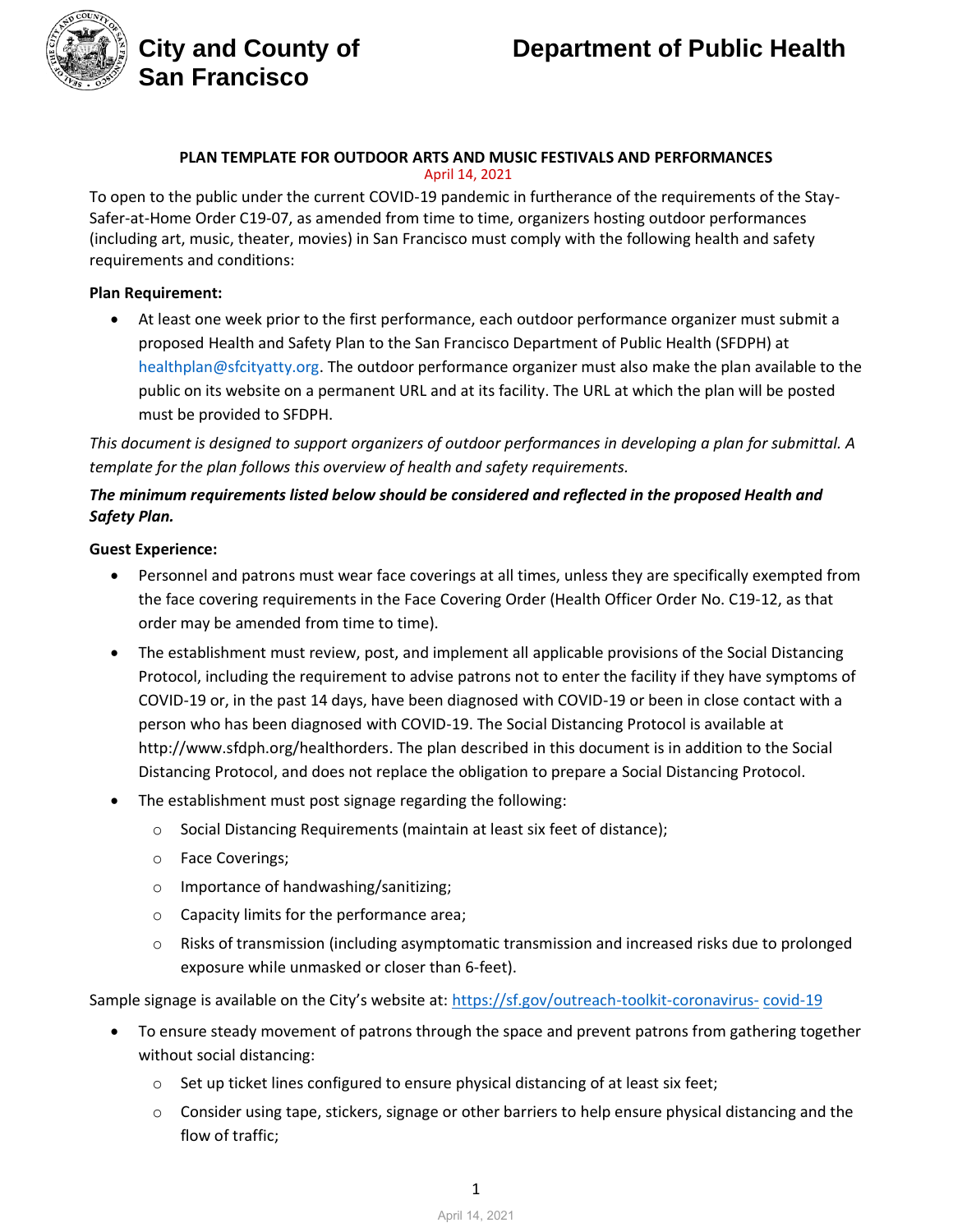# **City and County of Department of Public Health**



# **San Francisco**

- o Sell tickets in advance online or by via phone to reduce the need for queuing;
- $\circ$  If tickets are sold on-site use a metering system to monitor the capacity limits of the event
- o Establish pathways using tape, signs, physical barriers, especially in rows, aisle and locations where lines will form, like restrooms;
- o Monitor and limit patrons to ensure physical distancing between members of different groups; and
- $\circ$  Monitor the space to ensure that there is no mingling between patrons of different groups, including encouraging patrons to quickly disperse after the performance
- Organizers and event staff must ensure that there is no mingling between patrons attending performances. This includes encouraging patrons to quickly disperse after performance
- Although cash payments must be permitted, touchless payment should be encouraged and where social distancing of at least six feet is not possible at ticketing booths or other points of contact, use of an impermeable barrier between Personnel and patrons is required.
- Restrooms must be cleaned and disinfected at least once daily, and consistent with industry standards if more frequent. If restrooms are not equipped with sinks, washing stations must be available. All sinks or washing stations must be equipped with adequate soap, water, and paper towels. Hand sanitizer dispensers should be placed conveniently around the venue for use by staff or participants.
- High-touch surfaces and areas must be [cleaned and disinfected at least once daily, and consistent with](https://www.cdc.gov/coronavirus/2019-ncov/community/disinfecting-building-facility.html)  [industry standards if more frequent. Cleaning and disinfection does not have to occur after each](https://www.cdc.gov/coronavirus/2019-ncov/community/disinfecting-building-facility.html)  [individual customer touches a surface unless patron appears symptomatic or there is visible](https://www.cdc.gov/coronavirus/2019-ncov/community/disinfecting-building-facility.html)  [contamination with nasal or oral secretions.](https://www.cdc.gov/coronavirus/2019-ncov/community/disinfecting-building-facility.html)
- If goods or merchandise are sold on site, then [Health Officer Directive 2020-17](https://www.sfdph.org/dph/alerts/files/Directive-2020-17-Instore-Retail.pdf) as may be amended from time-to-time, regarding retail must be followed.

#### **Personnel Safety Precautions:**

- The establishment must designate a Worksite Safety Monitor (including in the plan submitted to SFDPH), who must be ready to assist SFDPH with any contact tracing.
- Personnel must be trained for use of Personal Protective Equipment (PPE). Specifically, the establishment must:
	- o Perform Hazard Assessment to Safety to determine the necessary PPE and safety supplies required for Personnel. PPE selections should be based on recommendations made by the CDC and Cal/OSHA.
	- $\circ$  Supply PPE to employees based on department needs, job responsibilities, and the level of risk to exposure.
	- o Provide training to Personnel on the use of PPE. The establishment must screen Personnel each day before they come into the facility, as outlined in Section 2 of the [Social Distancing Protocol.](https://www.sfdph.org/dph/alerts/files/C19-07i-Appendix-A.pdf)

NOTE: Additional details on health and safety requirements for outdoor performances are set forth in [Health](https://www.sfdph.org/dph/alerts/files/Directive-2020-32-Museums-Zoos-Aquariums.pdf)  [Officer Directive 2021-02](https://www.sfdph.org/dph/alerts/files/Directive-2020-32-Museums-Zoos-Aquariums.pdf) as may be amended from time-to-time. The Directive is complementary to the list of requirements provided here and provides further details and clarity.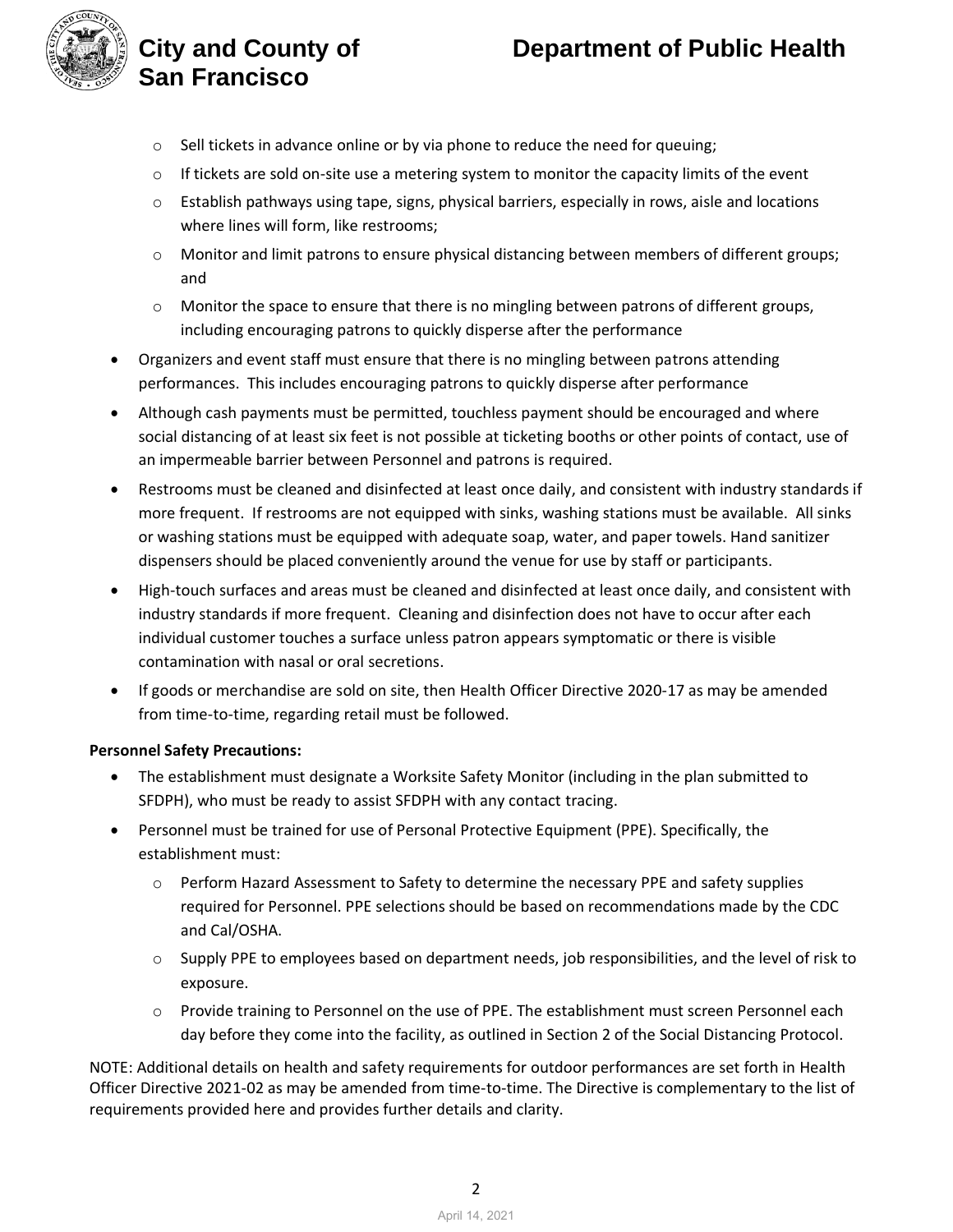

| Plan Submission Date: 5/14/21                               | Event Date: 5/23/21 | Tier: Yellow |  |  |  |  |  |  |  |
|-------------------------------------------------------------|---------------------|--------------|--|--|--|--|--|--|--|
| <b>Event Name: CHIME Event</b>                              |                     |              |  |  |  |  |  |  |  |
| <b>Business Name: Margaret Jenkins Dance Company</b>        |                     |              |  |  |  |  |  |  |  |
| Address: 3973 - 25th Street, San Francisco, CA 94114        |                     |              |  |  |  |  |  |  |  |
| <b>Contact Person: Kegan Marling, Managing Director</b>     |                     |              |  |  |  |  |  |  |  |
| Workplaces Safety Monitor: Kegan Marling, Managing Director |                     |              |  |  |  |  |  |  |  |
| Permanent URL: mjdc.org                                     |                     |              |  |  |  |  |  |  |  |

#### **Section 1: Maximum Attendance & Social Distancing**

*Planned maximum attendance should be consistent with the limits in the Business Capacities and Activities Table (BCAT) (English, Chinese , Spanish , Tagalog , Vietnamese , Russian).*

Please describe your planned maximum attendance, and area proposed to be used for the performance. 75, inclusive of staff and performers - East Garden, Yerba Buena Gardens

\_\_\_\_\_\_\_\_\_\_\_\_\_\_\_\_\_\_\_\_\_\_\_\_\_\_\_\_\_\_\_\_\_\_\_\_\_\_\_\_\_\_\_\_\_\_\_\_\_\_\_\_\_\_\_\_\_\_\_\_\_\_\_\_\_\_\_\_\_\_\_\_\_\_\_\_\_\_\_\_\_\_\_\_

\_\_\_\_\_\_\_\_\_\_\_\_\_\_\_\_\_\_\_\_\_\_\_\_\_\_\_\_\_\_\_\_\_\_\_\_\_\_\_\_\_\_\_\_\_\_\_\_\_\_\_\_\_\_\_\_\_\_\_\_\_\_\_\_\_\_\_\_\_\_\_\_\_\_\_\_\_\_\_\_\_\_\_\_

Describe how you will monitor and ensure you do not go over the planned attendance? (e.g. scheduled entry times, advanced ticketing, or metered attendance) \_\_\_\_\_\_\_\_\_\_\_\_\_\_\_\_\_\_\_\_\_\_\_\_\_\_\_\_\_\_\_\_\_\_\_\_\_\_\_\_\_\_\_\_\_\_\_\_\_\_\_\_\_\_\_\_\_\_\_\_\_\_\_\_\_\_\_\_\_\_\_\_\_\_\_\_\_\_\_\_\_\_\_\_ Advanced ticketing

The proposed physical space must provide for enough space to allow social distancing (i.e., at least six feet of physical distance between ticketed groups at all times) for both attendees, and any Personnel working or performing at the site. Describe the estimates of the space needed to maintain social distance for both attendees and Personnel. The estimated space necessary to maintain social distancing must address how the spacing will work when at maximum capacity.

Venue is outdoors with ample room for social distancing.

Describe the proposed seating arrangement being provided, if any (e.g. chairs, marked areas for picnic blankets), and how much space is being provided for each ticketed group. Chairs will be provided with 6 ft spacing in between groups.

\_\_\_\_\_\_\_\_\_\_\_\_\_\_\_\_\_\_\_\_\_\_\_\_\_\_\_\_\_\_\_\_\_\_\_\_\_\_\_\_\_\_\_\_\_\_\_\_\_\_\_\_\_\_\_\_\_\_\_\_\_\_\_\_\_\_\_\_\_\_\_\_\_\_\_\_\_\_\_\_\_\_\_\_

\_\_\_\_\_\_\_\_\_\_\_\_\_\_\_\_\_\_\_\_\_\_\_\_\_\_\_\_\_\_\_\_\_\_\_\_\_\_\_\_\_\_\_\_\_\_\_\_\_\_\_\_\_\_\_\_\_\_\_\_\_\_\_\_\_\_\_\_\_\_\_\_\_\_\_\_\_\_\_\_\_\_\_\_

Describe the proposed performance, if any, and how much space each performer will need to comply with the social distancing requirements.

90 min performing consisting of dance excerpts and artist conversation.

\_\_\_\_\_\_\_\_\_\_\_\_\_\_\_\_\_\_\_\_\_\_\_\_\_\_\_\_\_\_\_\_\_\_\_\_\_\_\_\_\_\_\_\_\_\_\_\_\_\_\_\_\_\_\_\_\_\_\_\_\_\_\_\_\_\_\_\_\_\_\_\_\_\_\_\_\_\_\_\_\_\_\_\_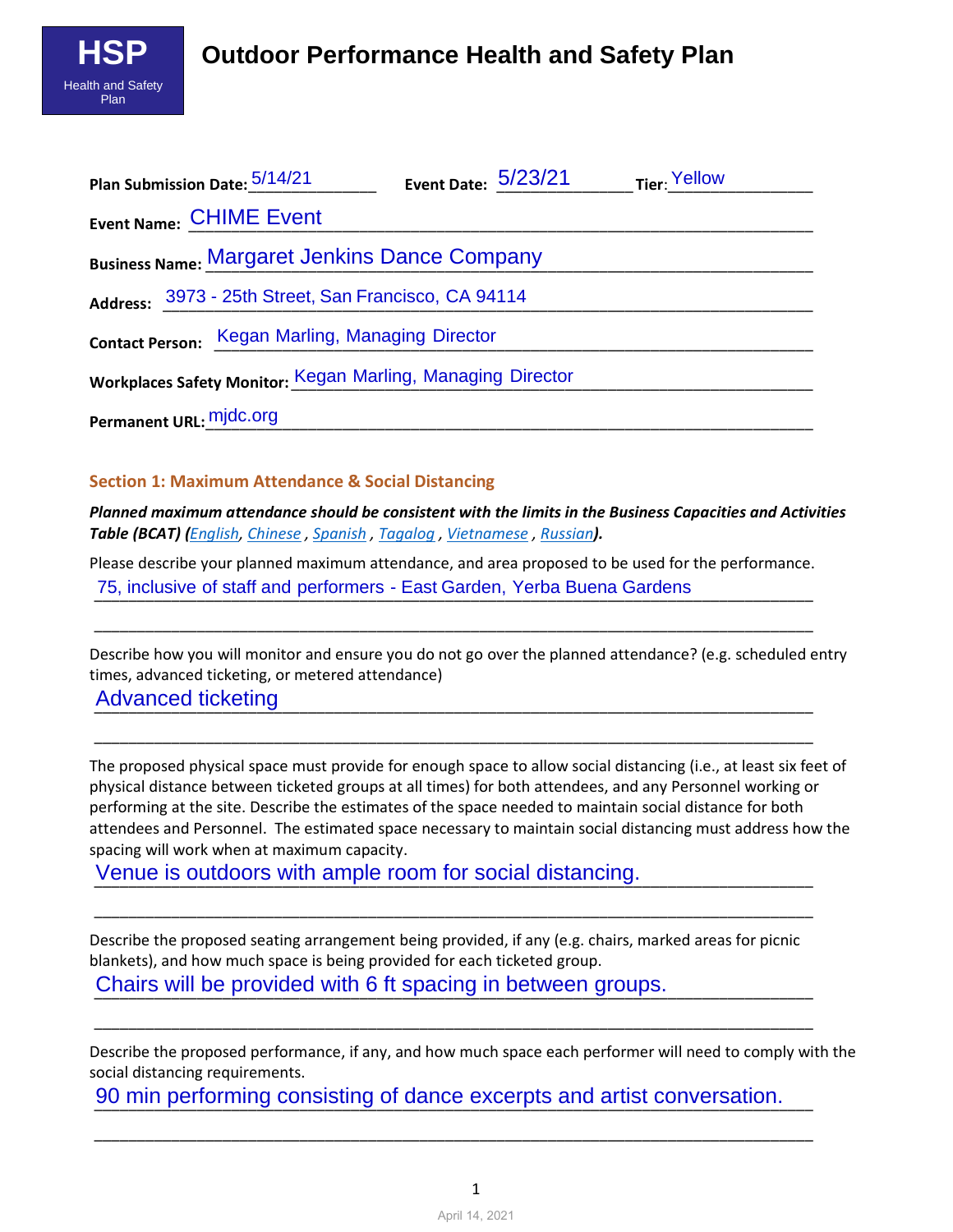

# **Outdoor Performance Health and Safety Plan**

If you provide a backstage area for performers, describes the measures you will take to enable performers to comply with social distancing requirements. This includes keeping the performers separate from the audience. n/a, no backstage area

Outline what interventions you will be making in area where crowding can typically occur. Options include signage, ropes and stanchions, ground markings and metering attendance.

\_\_\_\_\_\_\_\_\_\_\_\_\_\_\_\_\_\_\_\_\_\_\_\_\_\_\_\_\_\_\_\_\_\_\_\_\_\_\_\_\_\_\_\_\_\_\_\_\_\_\_\_\_\_\_\_\_\_\_\_\_\_\_\_\_\_\_\_\_\_\_\_\_\_\_\_\_\_\_\_\_\_\_\_

#### Please check all that apply

| Social distancing and<br>mask requirements<br>posted | Ground markings,<br>ropes & stanchions | <b>Services</b><br>staff/security guard<br>on-site | <b>Health and Safety</b><br>requirements posted | Safety signs posted<br>in multiple<br>languages |
|------------------------------------------------------|----------------------------------------|----------------------------------------------------|-------------------------------------------------|-------------------------------------------------|
| П<br>N                                               | ıш<br>$\mathbf v$<br>- N               | ⊓<br>- N                                           | H<br>- N                                        | o<br>- N                                        |
| <b>SME Staff Notes:</b>                              |                                        |                                                    |                                                 |                                                 |

If there are sequential performances, describe what steps will be taken to manage entry, and exit of guests, and how Personnel will clean the venue between groups of patrons.

\_\_\_\_\_\_\_\_\_\_\_\_\_\_\_\_\_\_\_\_\_\_\_\_\_\_\_\_\_\_\_\_\_\_\_\_\_\_\_\_\_\_\_\_\_\_\_\_\_\_\_\_\_\_\_\_\_\_\_\_\_\_\_\_\_\_\_\_\_\_\_\_\_\_\_\_\_\_\_\_\_\_\_\_ n/a

#### **Section 2 - Signage Requirements**

When drafting this section of the plan, you should review the signage available on the City's website here: <https://sf.gov/outreach-toolkit-coronavirus-covid-19>

\_\_\_\_\_\_\_\_\_\_\_\_\_\_\_\_\_\_\_\_\_\_\_\_\_\_\_\_\_\_\_\_\_\_\_\_\_\_\_\_\_\_\_\_\_\_\_\_\_\_\_\_\_\_\_\_\_\_\_\_\_\_\_\_\_\_\_\_\_\_\_\_\_\_\_\_\_\_\_\_\_\_\_\_

Be sure to post a copy of your Social Distancing Protocol at each public entrance to the facility

Identify the best places to post signage that maximize patrons' and personnel's exposure to messaging. Think about all entrances to the facility, areas where people queue, common passageways, bathrooms, elevators and such when making your plan for signage.

#### Please check all that apply

| Description                 | Do you have this on-<br>site? |                  | If yes,<br>how<br>many? | Social distancing and mask<br>requirements posted |                  | Posted signs in<br>multiple languages |                  |
|-----------------------------|-------------------------------|------------------|-------------------------|---------------------------------------------------|------------------|---------------------------------------|------------------|
| <b>Public Entrances</b>     | $\blacksquare$<br>Y           | $\Box$ N         | 2                       | $\blacksquare$<br>Y                               | $\Box$ N         | $\blacksquare$<br>Y                   | $\Box$ N         |
| <b>Queuing Areas</b>        | $\Box$ Y                      | $\blacksquare$ N | n/a                     | $\Box$ Y                                          | $\blacksquare$ N | $\Box$ Y                              | $\blacksquare$ N |
| <b>Transaction counters</b> | $\Box$ Y                      | $\blacksquare$ N | n/a                     | $\Box$ Y                                          | $\blacksquare$ N | $\Box$ Y                              | $\blacksquare$ N |
| Restrooms                   | $\Box$ Y                      | $\blacksquare$ N | n/a                     | $\Box$ Y                                          | $\Box$ N         | $\Box$ Y                              | $\Box$ N         |
| <b>Break Rooms</b>          | $\Box$ Y                      | $\blacksquare$ N | n/a                     | □<br>ΙY                                           | $\blacksquare$ N | $\Box$ Y                              | $\Box$ N         |
| <b>SME Staff Notes:</b>     |                               |                  |                         |                                                   |                  |                                       |                  |

#### Additional Signage Notes:

no queuing areas, transaction counters, restrooms, or break rooms.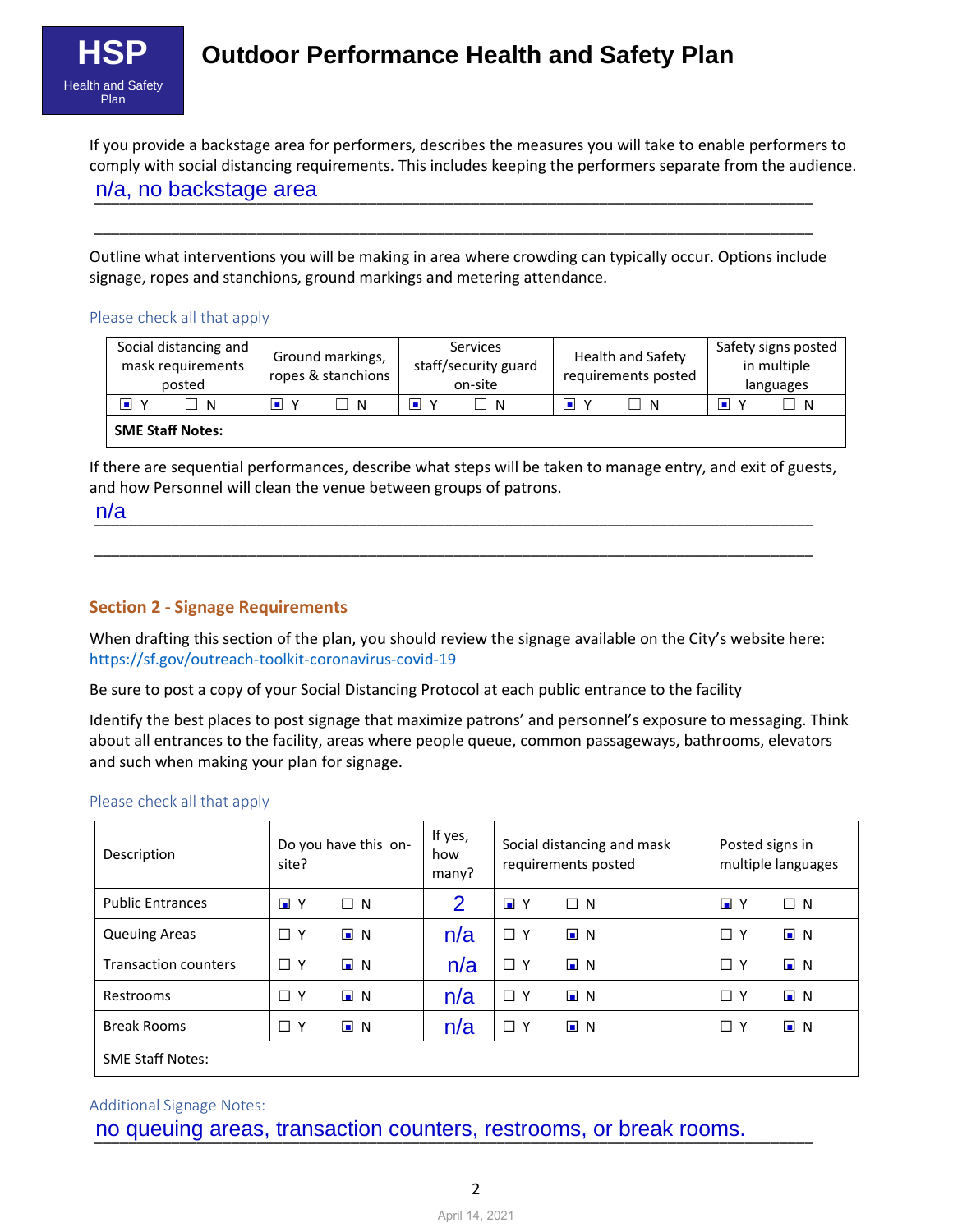

#### **Section 3: Face Coverings**

Please check all that apply

| Offer free face<br>coverings | Social distancing<br>and mask<br>requirements<br>placed on website | Social distancing<br>and mask<br>requirements<br>posted in multiple<br>languages? | Do you confirm to<br>have reviewed,<br>and would notify<br>personnel and<br>patrons of mask<br>requirements? | Modified<br>duties<br>for<br>exempt<br>personnel |                        |  |  |
|------------------------------|--------------------------------------------------------------------|-----------------------------------------------------------------------------------|--------------------------------------------------------------------------------------------------------------|--------------------------------------------------|------------------------|--|--|
| $\blacksquare$ Y<br>$\Box$ N | $\blacksquare$ Y<br>$\Box$ N                                       | $\blacksquare$ Y<br>$\Box$ N                                                      | $\blacksquare$ Y<br>$\Box$ N                                                                                 | N<br>$\checkmark$                                | $\blacksquare$ Y<br>-N |  |  |
| <b>SME Staff Notes:</b>      |                                                                    |                                                                                   |                                                                                                              |                                                  |                        |  |  |

(To the extent this response includes a discussion of internal disciplinary or HR procedures, those procedures may be addressed in a confidential addendum to the plan that is submitted to SFDPH, but not made available to the public.)

#### **Section 4: Ticketing Booths and Payment Systems**

This section should address how your ticketing booths will protect personnel and patrons visiting as well as how you will use these systems to ensure you remain at the capacity you discussed above.

#### Describe your ticketing system:

| Advance tickets only          | Advance tickets with<br>pre-selected seats? | Tickets sold in groups up to eight<br>persons that may sit together? | Day off ticketing with<br>social distancing? |  |
|-------------------------------|---------------------------------------------|----------------------------------------------------------------------|----------------------------------------------|--|
| n<br>$\overline{\phantom{a}}$ | I∎IN                                        | $\blacksquare$ N                                                     | I∎IN                                         |  |
| <b>SME Staff Notes:</b>       |                                             |                                                                      |                                              |  |

Attendees will pre-register before event. Tickets are free, no payment involved. No ticketing on-site.

\_\_\_\_\_\_\_\_\_\_\_\_\_\_\_\_\_\_\_\_\_\_\_\_\_\_\_\_\_\_\_\_\_\_\_\_\_\_\_\_\_\_\_\_\_\_\_\_\_\_\_\_\_\_\_\_\_\_\_\_\_\_\_\_\_\_\_\_\_\_\_\_\_\_\_\_\_\_\_\_\_\_\_\_

#### Please check all that apply

| Online payment               | On-site<br>payment    | Contactless<br>payment<br>system | Hand sanitizer<br>available | <b>Health and Safety</b><br>requirements posted<br>in multiple languages | Install Plexiglas at<br>ticket counter<br>between patrons<br>and personnel |  |  |
|------------------------------|-----------------------|----------------------------------|-----------------------------|--------------------------------------------------------------------------|----------------------------------------------------------------------------|--|--|
| $\blacksquare$ N<br><b>V</b> | $\blacksquare$<br>- N | $\blacksquare$<br>$\mathsf{N}$   | $\Box$ N<br>$\Box$ Y        | $\blacksquare$ Y<br>$\Box$ N                                             | $\Box$ Y<br>$\Box$ N                                                       |  |  |
| <b>SME Staff Notes:</b>      |                       |                                  |                             |                                                                          |                                                                            |  |  |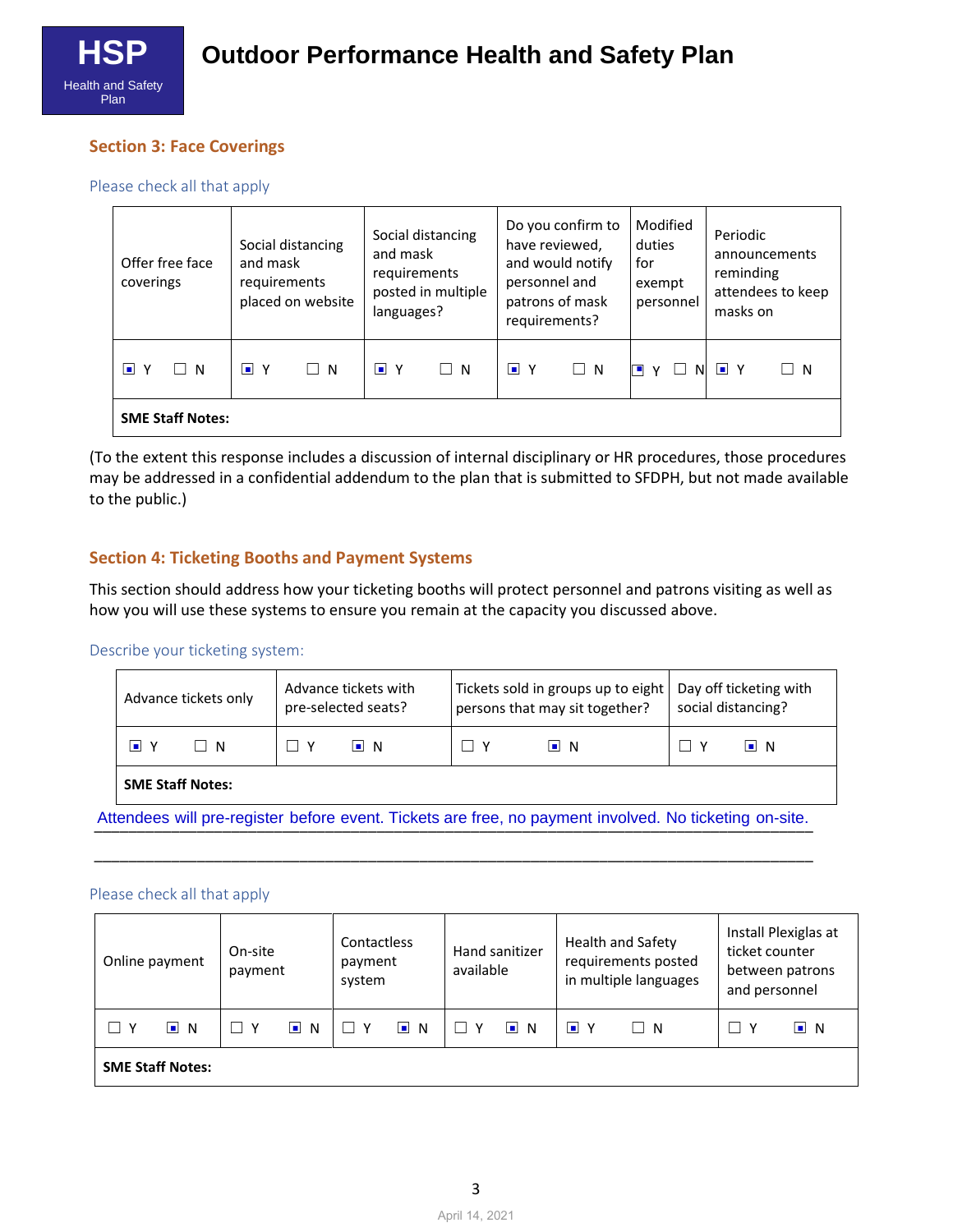

#### **Section 5: Personnel Safety Precautions**

In this section, discuss the regulations you are implementing to protect your personnel. You should also indicate that a copy of this health and safety plan will be provided to each member of your personnel.

\_\_\_\_\_\_\_\_\_\_\_\_\_\_\_\_\_\_\_\_\_\_\_\_\_\_\_\_\_\_\_\_\_\_\_\_\_\_\_\_\_\_\_\_\_\_\_\_\_\_\_\_\_\_\_\_\_\_\_\_\_\_\_\_\_\_\_\_\_\_\_\_\_\_\_\_\_\_\_\_\_\_\_\_

#### Please check all that apply

| Health and Safety   | Provide mask and         | Contactless      | Hand sanitizer               | Personnel can   | Manage shared          |
|---------------------|--------------------------|------------------|------------------------------|-----------------|------------------------|
| requirements posted | additional cleaning      | payment systems  | and soap                     | maintain social | spaces and             |
| in common areas     | supplies on-site         | available        | available                    | distancing      | equipment              |
| ⊡ Y<br>1 N          | וח ⊏<br>$\blacksquare$ Y | $\blacksquare$ N | $\blacksquare$ Y<br><b>N</b> | H<br>□N D       | $\overline{N}$<br>I∎IY |

#### Staff Protection

Please Describe Where Staff May NOT be able to "social distance" (keep 6 feet away) from patrons, visitors, or coworkers, and what protective measures will be taken:

| Location and/or Activity | <b>Protective Measures</b>                                      |
|--------------------------|-----------------------------------------------------------------|
| n/a                      | venue is outdoors with ample space for staff to social distance |
|                          | staff will disinfect personal equipment before and after shift  |
|                          |                                                                 |
|                          |                                                                 |
| <b>SME Staff Notes:</b>  |                                                                 |
|                          |                                                                 |

#### **Section 6: Food and Beverage concessions**

Food Service is allowed consistent with [Health Officer Directive 2021-0](https://www.sfdph.org/dph/alerts/files/Directive-2020-16-Dining.pdf)2, as may be amended from time to time.

#### Please check all that apply

| Food allowed                          | allowed  | Health and<br>Safety signs<br>Safety<br>posted in<br><b>Beverages</b><br>multiple<br>requirements<br>posted<br>languages |        |                        | Online and<br>remote ordering |          | In-person<br>purchase and<br>pick-up |                  |     |          |
|---------------------------------------|----------|--------------------------------------------------------------------------------------------------------------------------|--------|------------------------|-------------------------------|----------|--------------------------------------|------------------|-----|----------|
| $\blacksquare$<br>$\mathsf{N}$<br>⊃ ∨ | <b>V</b> | $\blacksquare$<br>$\overline{N}$                                                                                         | Y<br>▫ | $\vert \ \ \vert$<br>N | $\blacksquare$<br>٧           | $\Box$ N | П<br>—∨                              | $\blacksquare$ N | - V | $\Box$ N |
| <b>SME Staff Notes:</b>               |          |                                                                                                                          |        |                        |                               |          |                                      |                  |     |          |

In the space below, highlight how you will meet those requirements. Don't forget to think about how the goods will be sold, where they will be consumed, and how you will ensure people are seated while consuming the food or beverages, and maintain at least six feet of distance from other groups.

If you will offer in-person purchase and pick-up, describe how you will comply with the following:

• Create a clearly designated area for purchase of concessions with separate entrances and exits that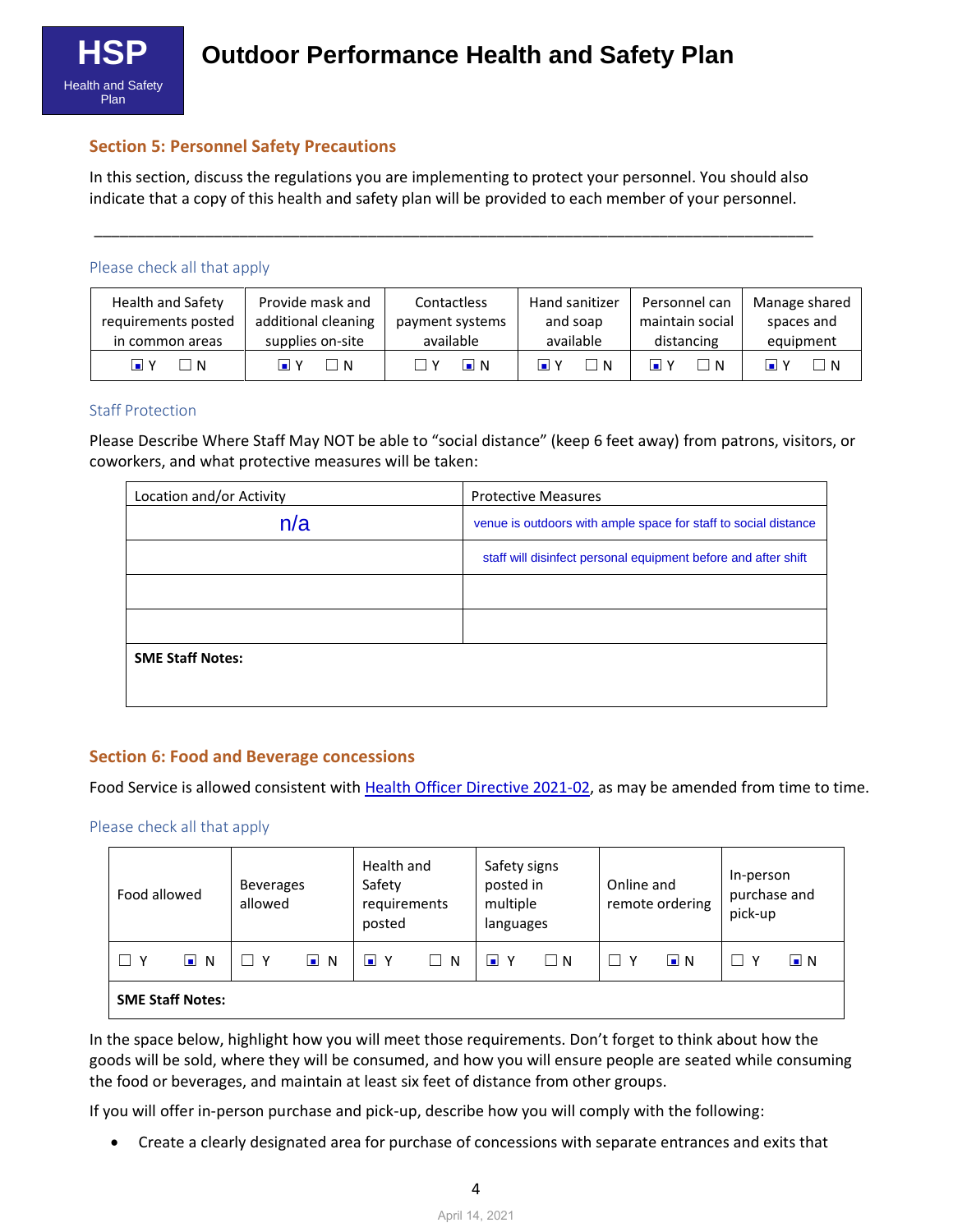

# **Outdoor Performance Health and Safety Plan**

facilitate physically distanced ingress and egress, separated from the general audience,

- Ensure that enough space is available in the concessions area so that people from different groups can maintain six feet of physical distance at all times,
- Uses signage, tape, physical barriers such as rope stanchions, or other indicators to clearly mark areas where Patrons may queue so that physical distancing requirements are met at all times,
- Employ a strict metering system to ensure that all Personnel and Patrons in the designated concessions area maintain physical distance and wear Face Coverings at all times
- Ensure that Patrons do not eat or drink in the concessions area, do not gather or queue outside the concessions area, and immediately return to their seats or designated area after picking up their items (no chairs, benches, tables or other furniture used for sitting or eating and drinking are permitted in or near the concessions area), and

• Otherwise follows all applicable requirements of Health Officer Directive 2020-17 (Retail).

\_\_\_\_\_\_\_\_\_\_\_\_\_\_\_\_\_\_\_\_\_\_\_\_\_\_\_\_\_\_\_\_\_\_\_\_\_\_\_\_\_\_\_\_\_\_\_\_\_\_\_\_\_\_\_\_\_\_\_\_\_\_\_\_\_\_\_\_\_\_\_\_\_\_\_\_\_\_\_\_\_\_\_\_ \_\_\_\_\_\_\_\_\_\_\_\_\_\_\_\_\_\_\_\_\_\_\_\_\_\_\_\_\_\_\_\_\_\_\_\_\_\_\_\_\_\_\_\_\_\_\_\_\_\_\_\_\_\_\_\_\_\_\_\_\_\_\_\_\_\_\_\_\_\_\_\_\_\_\_\_\_\_\_\_\_\_\_\_ \_\_\_\_\_\_\_\_\_\_\_\_\_\_\_\_\_\_\_\_\_\_\_\_\_\_\_\_\_\_\_\_\_\_\_\_\_\_\_\_\_\_\_\_\_\_\_\_\_\_\_\_\_\_\_\_\_\_\_\_\_\_\_\_\_\_\_\_\_\_\_\_\_\_\_\_\_\_\_\_\_\_\_\_ \_\_\_\_\_\_\_\_\_\_\_\_\_\_\_\_\_\_\_\_\_\_\_\_\_\_\_\_\_\_\_\_\_\_\_\_\_\_\_\_\_\_\_\_\_\_\_\_\_\_\_\_\_\_\_\_\_\_\_\_\_\_\_\_\_\_\_\_\_\_\_\_\_\_\_\_\_\_\_\_\_\_\_\_

# \_\_\_\_\_\_\_\_\_\_\_\_\_\_\_\_\_\_\_\_\_\_\_\_\_\_\_\_\_\_\_\_\_\_\_\_\_\_\_\_\_\_\_\_\_\_\_\_\_\_\_\_\_\_\_\_\_\_\_\_\_\_\_\_\_\_\_\_\_\_\_\_\_\_\_\_\_\_\_\_\_\_\_\_ n/a, no food or beverages or concessions.

**Section 7: Retail**

When outlining your plans for your temporary retail space, keep in mind that you will need to meet the requirements in [Health Officer Directive 2020-17](https://www.sfdph.org/dph/alerts/files/Directive-2020-17-Instore-Retail.pdf) regarding retail.

#### Please check all that apply

| Hand sanitizer<br>available                | Customer can touch<br>merchandise | <b>Contactless</b><br>payment system | Social distancing<br>requirements posted | Health and Safety signs posted<br>in multiple languages |
|--------------------------------------------|-----------------------------------|--------------------------------------|------------------------------------------|---------------------------------------------------------|
| $\blacksquare$<br>$\Box$ N<br>$\mathsf{v}$ | $\blacksquare$ N                  | n.<br>N.                             | $\Box$ N                                 | $\blacksquare$ Y<br>IN.                                 |
| <b>SME Staff Notes:</b>                    |                                   |                                      |                                          |                                                         |

Consider how you will protect cashiers from getting too close to customers and describe any space redesign to ensure social distancing can be maintained by patrons while shopping.

\_\_\_\_\_\_\_\_\_\_\_\_\_\_\_\_\_\_\_\_\_\_\_\_\_\_\_\_\_\_\_\_\_\_\_\_\_\_\_\_\_\_\_\_\_\_\_\_\_\_\_\_\_\_\_\_\_\_\_\_\_\_\_\_\_\_\_\_\_\_\_\_\_\_\_\_\_\_\_\_\_\_\_\_

## \_\_\_\_\_\_\_\_\_\_\_\_\_\_\_\_\_\_\_\_\_\_\_\_\_\_\_\_\_\_\_\_\_\_\_\_\_\_\_\_\_\_\_\_\_\_\_\_\_\_\_\_\_\_\_\_\_\_\_\_\_\_\_\_\_\_\_\_\_\_\_\_\_\_\_\_\_\_\_\_\_\_\_\_ n/a no retail or sales

#### **Section 9: Path of Travel through the Establishment and Wayfinding Signage**

Implement a clear and consistent wayfinding program, including ground markings and iconographic signage. Place signs or markings on the ground to outline physical distancing guidelines. As much as possible, establish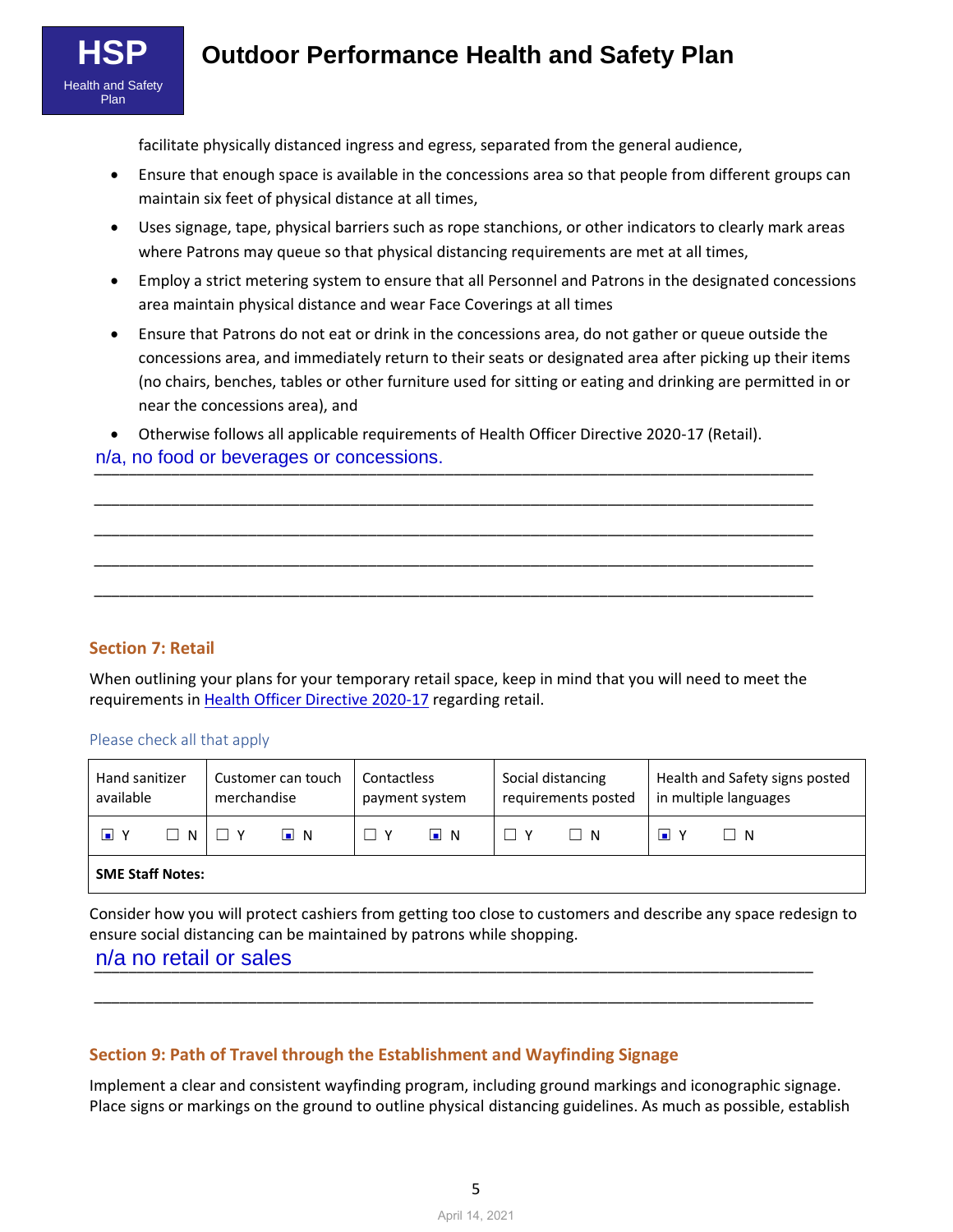

one-way path of travel to facilitate distancing, and avoid crowding or gathering.

#### Please check all that apply

|    | Social distancing<br>requirements posted | Floor markings<br>Establish one-way<br>and place signs<br>path of travel |                   | Health and Safety<br>requirements posted |    | Safety Signs posted<br>in multiple languages |                |    |      |
|----|------------------------------------------|--------------------------------------------------------------------------|-------------------|------------------------------------------|----|----------------------------------------------|----------------|----|------|
| l۰ | IN.                                      | - Y<br>шL                                                                | $\vert$ $\vert$ N | $\blacksquare$ Y                         | IN | l∎ Y                                         | $\mathsf{I}$ N | ıш | IIN. |
|    | <b>SME Staff Notes:</b>                  |                                                                          |                   |                                          |    |                                              |                |    |      |

### **Section 10: Sanitation for Restrooms (Cleaning & Disinfection Worksheet)**

Discuss how you will ensure that public and employee restrooms will be thoroughly cleaned, and fully stocked with soap and hand towels throughout the day. Identify what cleaning and disinfection products will be used and how they will be applied. Cleaning and disinfection frequency should be at least once daily, unless industry standard is more frequent.

#### Shared Surfaces:

| Description       | <b>Frequency Cleaned</b>            | Who Will Clean            | <b>Cleaning Products</b> | <b>Cleaning Methods Used</b>                                 |
|-------------------|-------------------------------------|---------------------------|--------------------------|--------------------------------------------------------------|
| Type of surface   | Hourly, twice a day,<br>daily, etc. | Custodian, Staff,<br>etc. | Type                     | Prepackaged wipes, spray<br>bottle and towels, foggers, etc. |
| Restroom          | n/a                                 |                           |                          |                                                              |
| <b>Hand Rails</b> | n/a                                 |                           |                          |                                                              |
| Chairs & Seating  | twice a day                         | staff                     | disinfectant             | <b>Wipes</b>                                                 |
| Door Knobs        | n/a                                 |                           |                          |                                                              |

#### Cleaning/Disinfection Products:

|                         | <b>Product Name</b> | Product<br>Mfg. | EPA Registration #                                   | Active<br>Ingredient(s) | Signal Word                                              | <b>Application Method</b>                                              |  |
|-------------------------|---------------------|-----------------|------------------------------------------------------|-------------------------|----------------------------------------------------------|------------------------------------------------------------------------|--|
|                         |                     |                 | See bottom of back<br>label "EPA Reg No<br>#####-##" |                         | "Danger", "Warning" or<br>"Caution" on front of<br>label | Spray bottle & paper<br>towel wipe, prewetted<br>towels, foggers, etc. |  |
| 1.                      |                     |                 |                                                      |                         |                                                          |                                                                        |  |
| 2.                      |                     |                 |                                                      |                         |                                                          |                                                                        |  |
| 3.                      |                     |                 |                                                      |                         |                                                          |                                                                        |  |
| 4.                      |                     |                 |                                                      |                         |                                                          |                                                                        |  |
| <b>SME Staff Notes:</b> |                     |                 |                                                      |                         |                                                          |                                                                        |  |
|                         |                     |                 |                                                      |                         |                                                          |                                                                        |  |